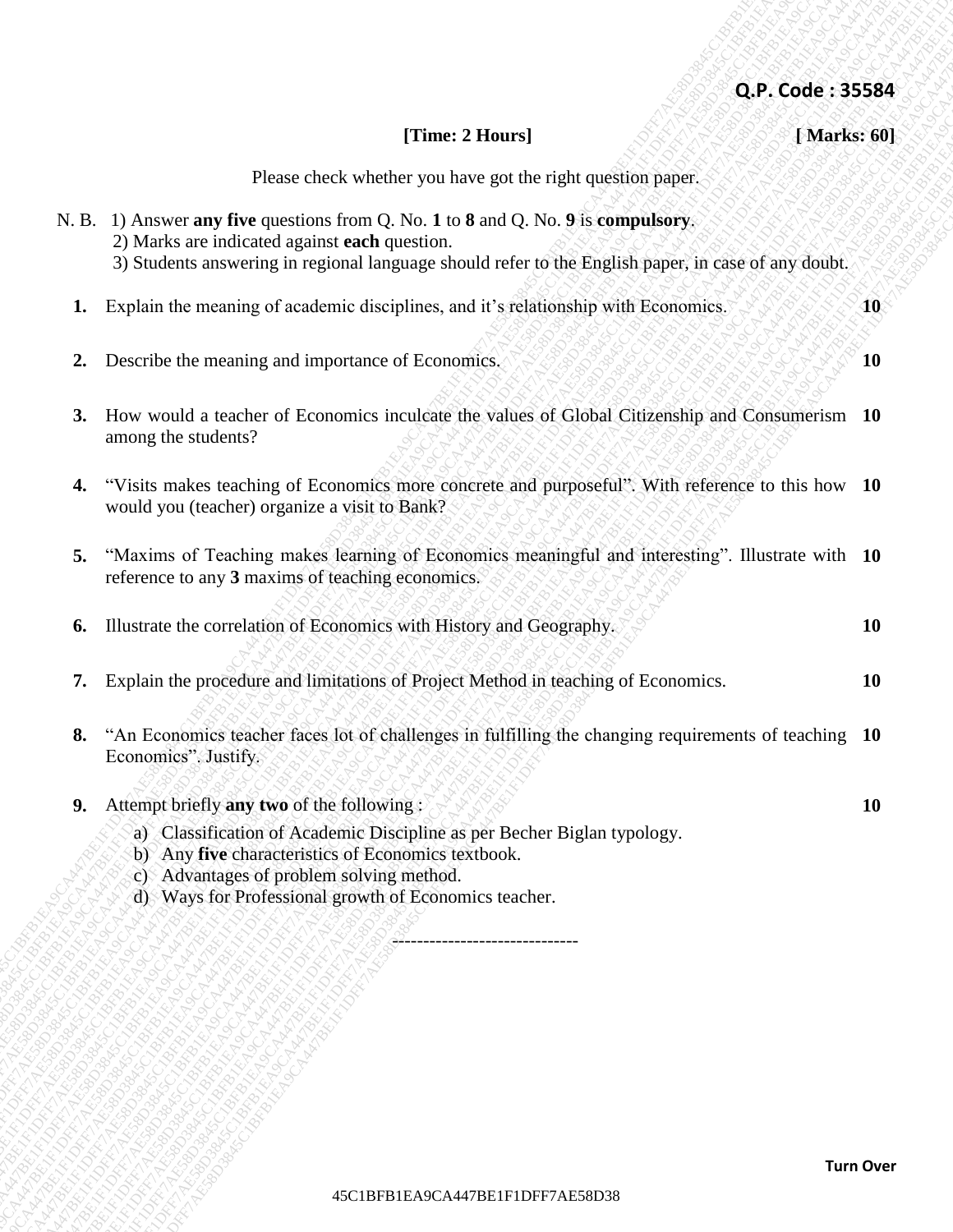## २<br>(मराठी रूपांतर)

| १.  शैक्षणिक विद्याशाखा म्हणजे काय? त्याचा अर्थशास्त्राशी असलेला संबंध स्पष्ट करा.                                                                                                                                                                         | 80 |
|------------------------------------------------------------------------------------------------------------------------------------------------------------------------------------------------------------------------------------------------------------|----|
| २. अर्थशास्त्राचा अर्थ आणि महत्त्वाचे वर्णन करा.                                                                                                                                                                                                           | १० |
| ३. अर्थशास्त्र शिक्षक वैश्विक नागरिकत्व आणि ग्राहकता ही मूल्ये विद्यार्थ्यांत कशा प्रकारे रूजवतील?                                                                                                                                                         | 80 |
| ४. ''अर्थशास्त्राचे अध्यापन क्षेत्रभेटी अधिक मूर्त आणि हेतू पूरक बनवितात.'' या विधानाच्या संदर्भात तुम्ही (शिक्षक)<br>म्हणून बॅकेला भेट कशा प्रकारे आयोजित कराल?                                                                                           | १० |
| ५. ''अध्यापन सूत्रे अर्थशास्त्राचे अध्ययन अर्थपूर्ण आणि रंजक बनवितात.'' अर्थशास्त्र अध्यापनाचे कोणत्याही <b>तीन</b> सूत्रे <b>१०</b><br>सोदाहरण लिहा.                                                                                                      |    |
| ६. अर्थशास्त्राचा इतिहास आणि भूगोलाशी समवाय सोदाहरण लिहा.                                                                                                                                                                                                  | १० |
| ७.   अर्थशास्त्र अध्यापनात प्रकल्प पद्धतीची कार्यपद्धती व मर्यादा स्पष्ट करा.                                                                                                                                                                              | १० |
| ८. ''अर्थशास्त्र अध्यापनाच्या बदलत्या गरजांची पूर्तता करताना अर्थशास्त्र शिक्षकास अनेक आव्हानांना सामोरे जावे १०<br>लागते.'' समर्थन करा.                                                                                                                   |    |
| ९. खालीलपैकी कोणत्याही <b>दोहोंवर</b> थोडक्यात लिहा.<br>अ) बेकर बिगलन नुसार शैक्षणिक विदयाशाखांचे वर्गीकरण.<br>ब) अर्थशास्त्र पाठ्यपुस्तकाची पाच वैशिष्ट्ये.<br>क) समस्या निराकरण पद्धतीचे फायदे.<br>ड) अर्थशास्त्र शिक्षकाच्या व्यावसायिक वृद्धीचे मार्ग. | १० |